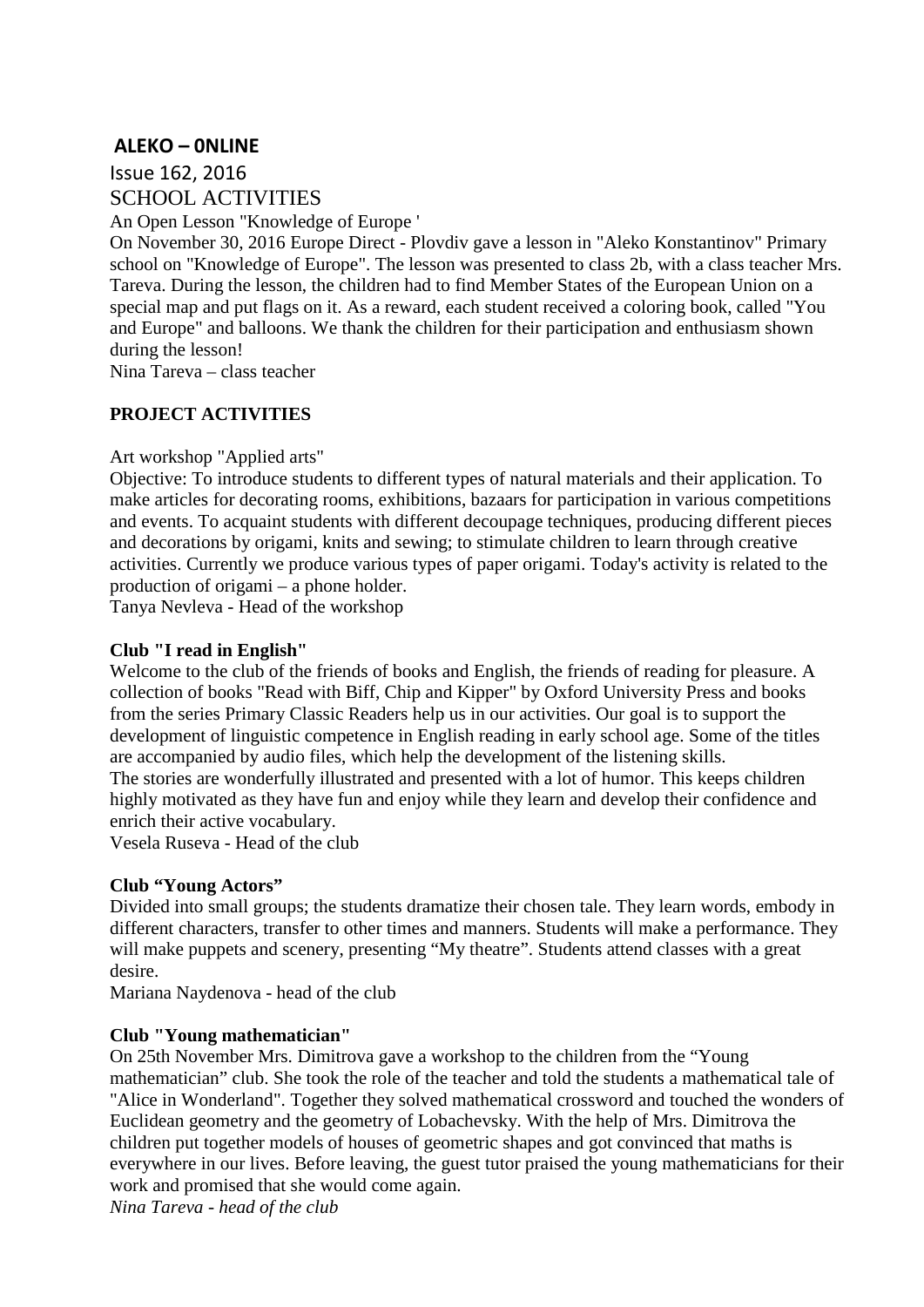## **Club "The Magic of Words"**

During this school year "The Magic of Words" club continues its work." Students from the third grade create short and funny stories and compose riddles and false riddles. They also discuss many other interesting topics related to the acquisition of Bulgarian language. Aims of the club:

- To form a long lasting interest and love for native language.
- To master techniques to write their own text, to improve reading skills.
- To develop communicative skills through a system of topics for creative writing.
- To master spelling and pronunciation.
- To develop students' creativity.
- To master their ability to percept a literary text adequately.

*Victoria Stoynova - head of the club*

## **PROJECT " A SYSTEM FOR CAREER GUIDANCE IN SCHOOL EDUCATION"**

#### **Class 2a and the "Career" club**

Club "Career" started its work with many games at our school. Students from class 2a were introduced to the newly furnished room of the club by their class teacher - Mrs. Dineva. Here they met Ms. Petrova and Mrs. Mineva.

Students began their journey on the "train of professions". Children were having fun as the train stopped at various stations and different professions boarded and each one went to its wagon. Students understood that professions have a family and can be grouped under certain features. The train had six wagons.

In the first one were the professions using uniforms; in the second - the professions working with words; in the third - the professions, offering services; in the fourth - occupations related to health and sport; in the fifth - occupations in manufacturing and in the sixth - occupations related to science or art.

The students wondered how people choose what to work and decided to talk about it with their parents. They were curious about how they made their choice of profession and if they work what they dreamed of as children. Students from class 2a eagerly await the next meeting. *Zdravka Petrova – a guidance counselor*

#### **Class 6a and the "Career" club**

Our class started work in the club "Career". When I say "work" I joke of course, because we played different interesting games and we really enjoyed. We talked about our families and their jobs, whether we like them or not, what we need to learn in order to choose a particular profession. We had a great time! Thank you, Mrs Mineva!

*Preslava Kalichkova - 6 a class*

## **SCHOOL FOR PARENTS**

## **Non-materialistic children**

All parents dream of their children to grow up thinking that material possessions are not the most important things in life. But it is not so easy. This may be due to the fact that children grow up with the expectation that they should have all they want. Numerous ads that are flooded daily reinforce this false perception.

How to make sure that your children will not become victims of commercial manipulations that turn them into materialists? You can apply these 6 tactics to show the child the truly important things in life.

1. Show your children that you can have fun without spending a lot of money. Look for ways to have fun that do not require huge financial costs. This will teach children, that